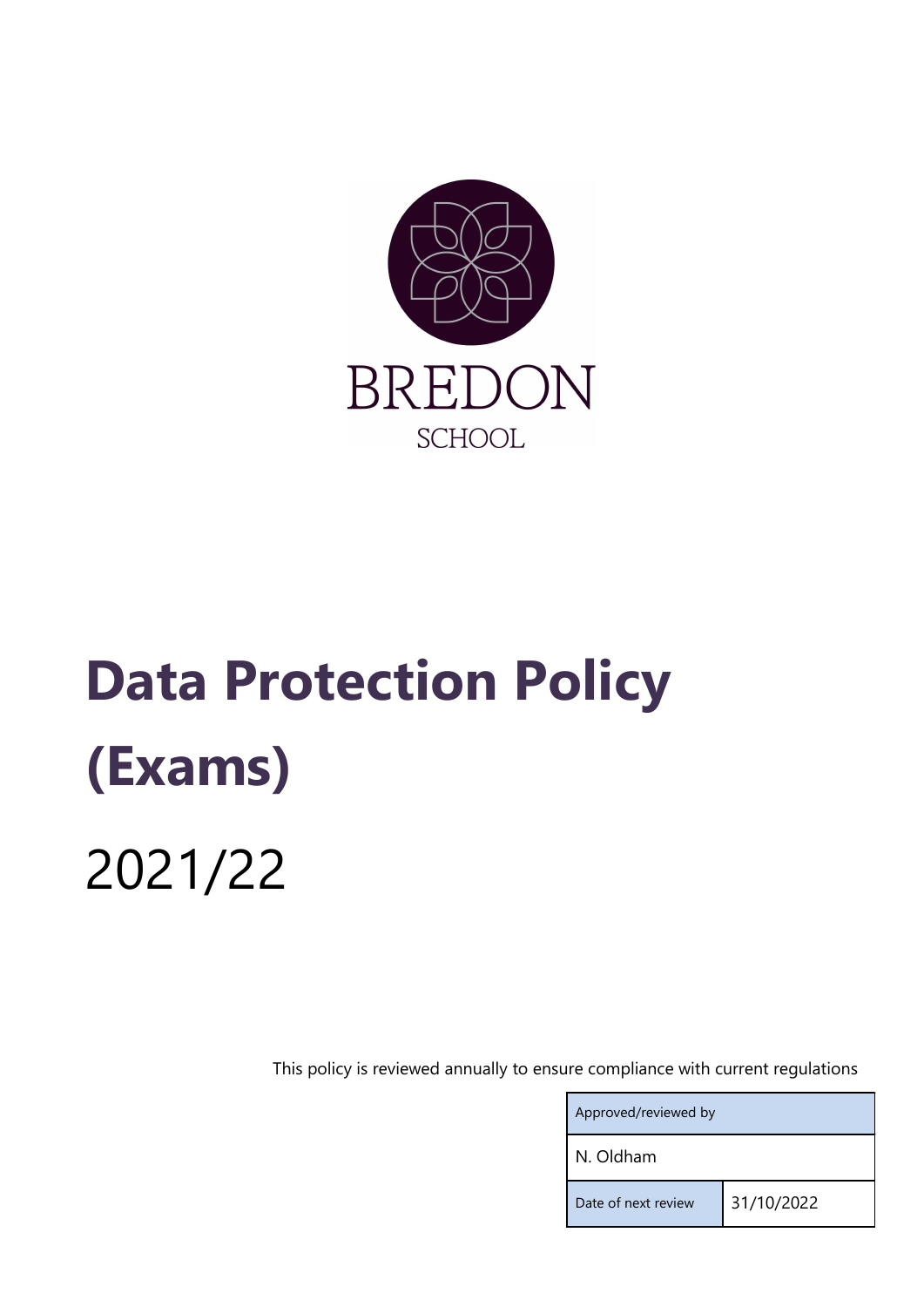# Key staff involved in the policy

| <b>Role</b>      | Name(s)                       |
|------------------|-------------------------------|
| Head of centre   | N. Oldham                     |
| Exams officer    | <b>C. Cambridge-Harrison</b>  |
| Senior leader(s) | G. Hamilton, T. Butt, N. Monk |
| IT manager       | J. Clark                      |
| Data manager     | S. Fesel                      |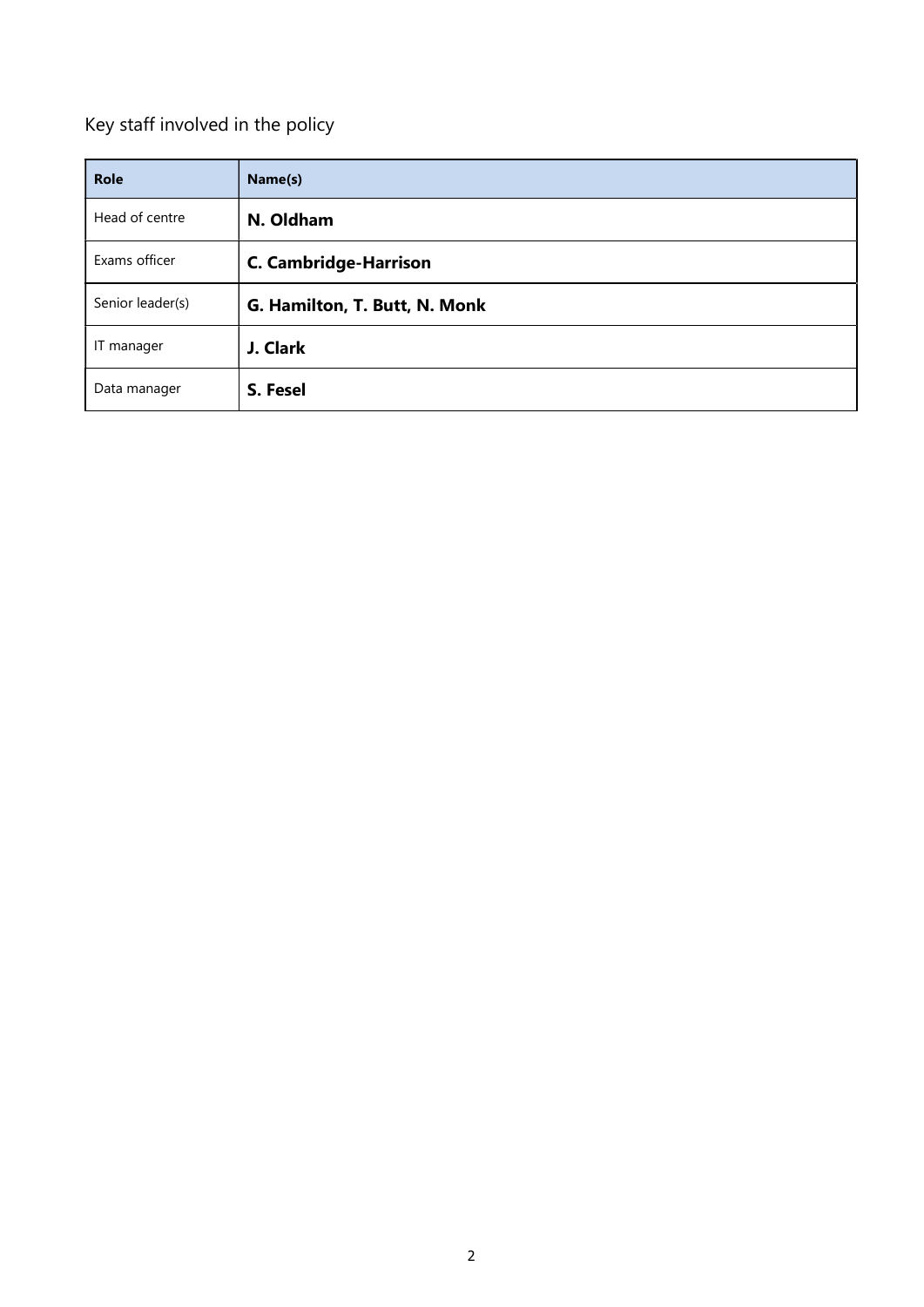# Purpose of the policy

This policy details how Bredon School, in relation to exams management and administration, ensures compliance with the regulations as set out by the Data Protection Act 2018 (DPA 2018) and UK General Data Protection Regulation (GDPR).

The delivery of examinations and assessments involve centres and awarding bodies processing a significant amount of personal data (i.e. information from which a living individual might be identified). It is important that both centres and awarding bodies comply with the requirements of the UK General Data Protection Regulation and the Data Protection Act 2018 or law relating to personal data in any jurisdiction in which the awarding body or centre are operating.

In these General Regulations reference is made to 'data protection legislation'. This is intended to refer to UK GDPR, the Data Protection Act 2018 and any statutory codes of practice issued by the Information Commissioner in relation to such legislation. (JCQ General Regulations for Approved Centres (section 6.1) Personal data)

Students are given the right to find out what information the centre holds about them, how this is protected, how this can be accessed and how data breaches are dealt with.

All exams office staff responsible for collecting and sharing candidates' data are required to follow strict rules called 'data protection principles' ensuring the information is:

- used fairly and lawfully
- used for limited, specifically stated purposes
- used in a way that is adequate, relevant and not excessive
- accurate
- $\bullet$  kept for no longer than is absolutely necessary
- handled according to people's data protection rights
- $\bullet$  kept safe and secure

To ensure that the centre meets the requirements of the DPA 2018 and UK GDPR, all candidates' exam information – even that which is not classified as personal or sensitive – is covered under this policy.

#### Section 1 – Exams-related information

There is a requirement for the exams office(r) to hold exams-related information on candidates taking external examinations. For further details on the type of information held please refer to Section 5 below.

Candidates' exams-related data may be shared with the following organisations:

- Awarding bodies
- Joint Council for Qualifications (JCQ)
- Department for Education; Local Authority; Multi Academy Trust; Consortium; ISC

This data may be shared via one or more of the following methods:

- hard copy
- email
- secure extranet site(s) -AQA Centre Services; OCR Interchange; Pearson Edexcel Online; WJEC Secure Website; City & Guilds Walled Garden; ISC.
- Schoolbase sending/receiving information via electronic data interchange (EDI) using A2C (https://www.jcq.org.uk/about-a2c) to/from awarding body processing systems; etc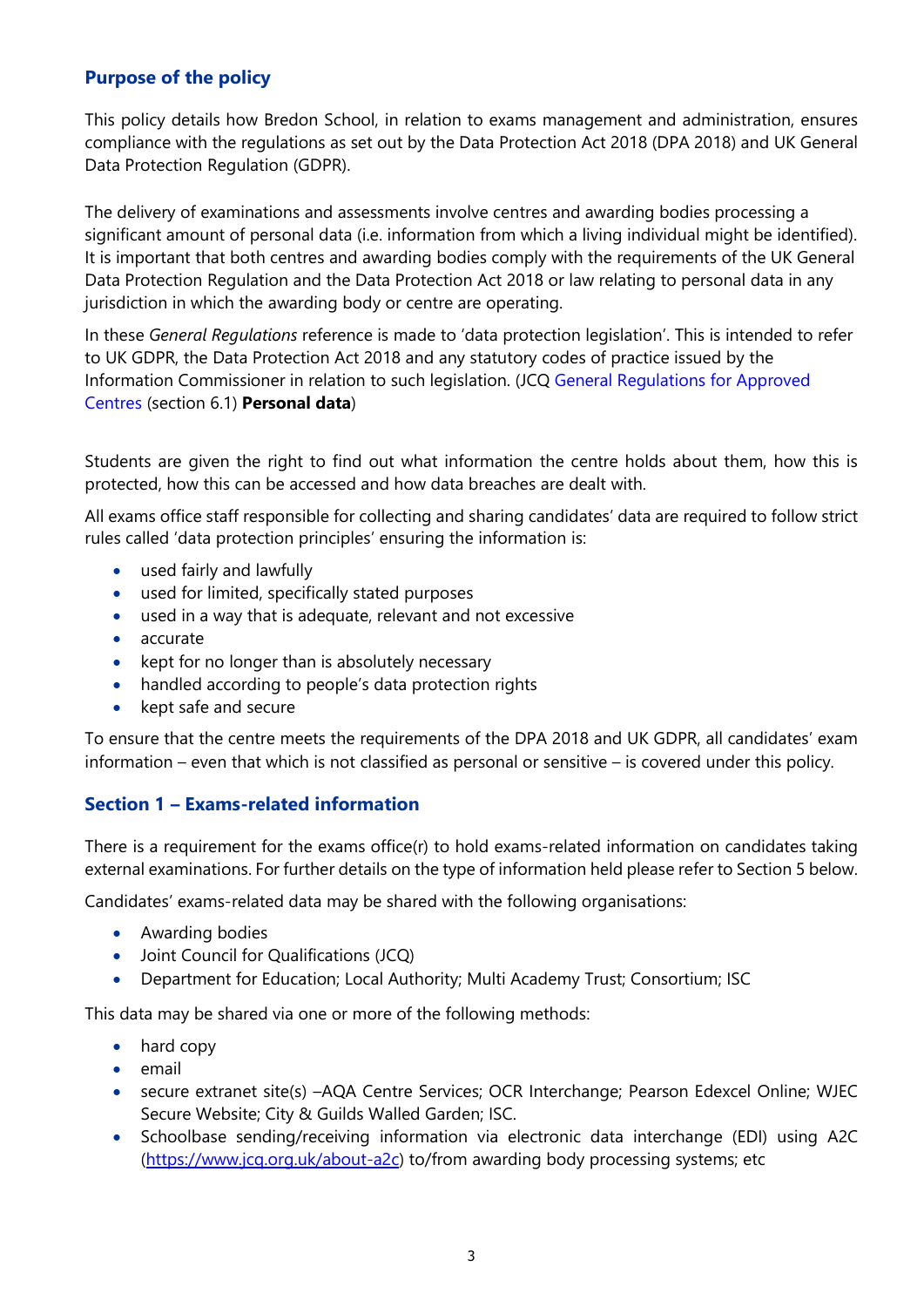This data may relate to exam entries, access arrangements, the conduct of exams and non-examination assessments, special consideration requests and exam results/post-results/certificate information.

# Section 2 – Informing candidates of the information held

Bredon School ensures that candidates are fully aware of the information and data held.

All candidates are:

- informed via Bredon School Newsletter, Schoolbase Student and Parent Portal, email.
- given access to this policy via Bredon School website, written request.

Candidates are made aware of the above at the start of a course leading to a vocational qualification, or, where candidates are following GCE and GCSE qualifications, when the entries are submitted to awarding bodies for processing.

At this point, the centre also brings to the attention of candidates the annually updated JCQ document Information for candidates – Privacy Notice which explains how the JCQ awarding bodies process their personal data in accordance with the DPA 2018 and UK GDPR (or law relating to personal data in any jurisdiction in which the awarding body or centre are operating).

Candidates eligible for access arrangements which require awarding body approval are also required to provide their consent by signing the GDPR compliant JCQ candidate personal data consent form (Personal data consent, Privacy Notice (AAO) and Data Protection confirmation) before access arrangements approval applications can be processed online.

## Section 3 – Hardware and software

The table below confirms how IT hardware, software and access to online systems is protected in line with DPA & GDPR requirements.

| Hardware               | Date of purchase and protection measures<br>Warranty expiry                                                                                                                                                                                                                              |                    |  |
|------------------------|------------------------------------------------------------------------------------------------------------------------------------------------------------------------------------------------------------------------------------------------------------------------------------------|--------------------|--|
| <b>PC</b>              | Password Protection. Windows<br>authentication                                                                                                                                                                                                                                           | Managed by school. |  |
| Software/online system | Protection measure(s)                                                                                                                                                                                                                                                                    |                    |  |
| Schoolbase             | Cloud based software- Google authentication                                                                                                                                                                                                                                              |                    |  |
| Google Drive           | Regular checks to Firewall/Antivirus software. Continuous AV.                                                                                                                                                                                                                            |                    |  |
| <b>Memory Sticks</b>   | Only encrypted memory sticks used in school to store exam<br>written coursework. Z-Zip.                                                                                                                                                                                                  |                    |  |
| A <sub>2</sub> C       | Protected username and passwords used                                                                                                                                                                                                                                                    |                    |  |
| Exam Boards            | Password protected usernames and passwords; rules for<br>password setting (use of a mix of upper/lower cases letters and<br>numbers); rules for regularity of password changing; centre<br>administrator has to approve the creation of new user accounts<br>and determine access rights |                    |  |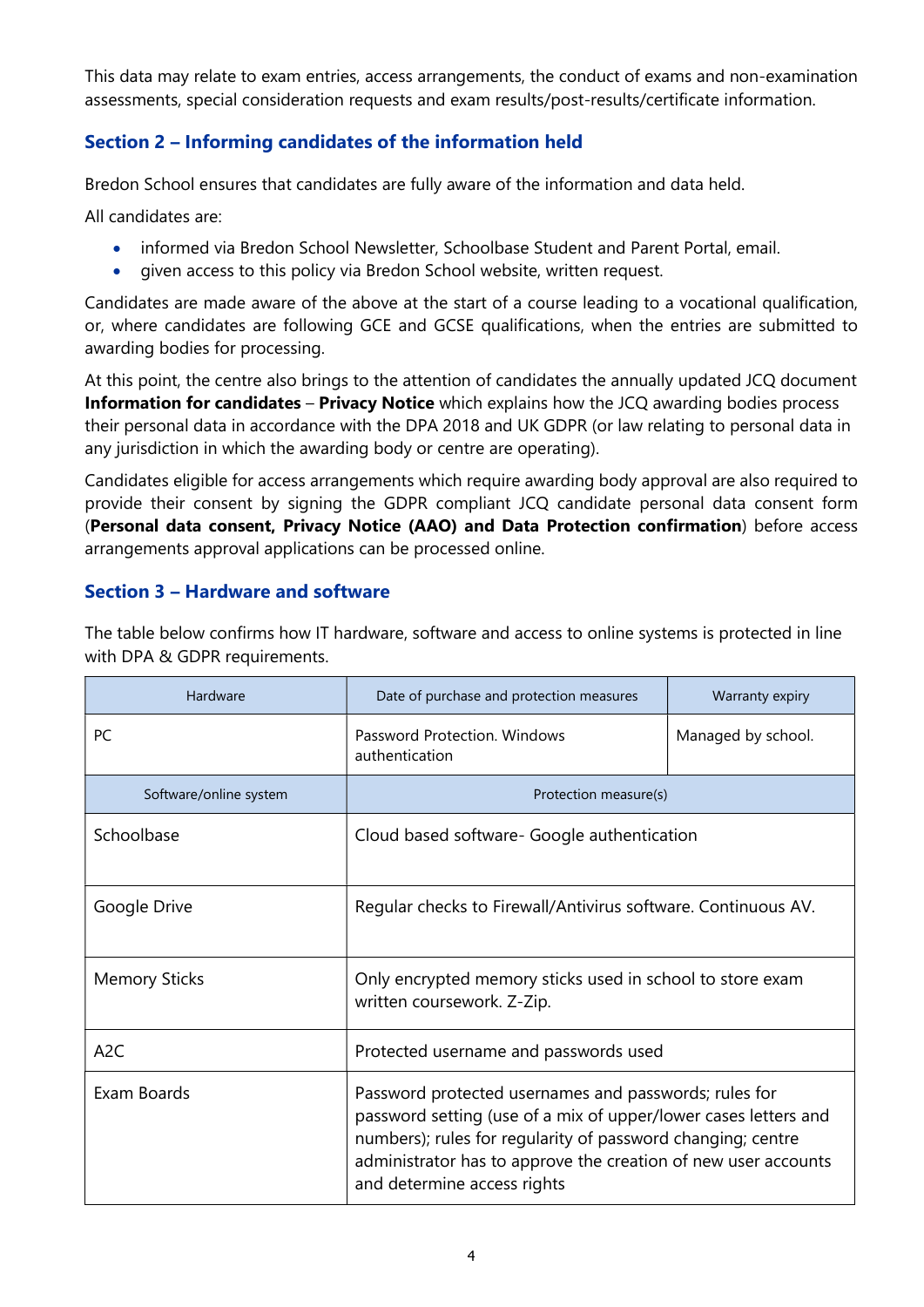# Section 4 – Dealing with data breaches

Although data is handled in line with DPA/GDPR regulations, a data breach may occur for any of the following reasons:

- loss or theft of data or equipment on which data is stored
- inappropriate access controls allowing unauthorised use
- equipment failure
- human error
- unforeseen circumstances such as a fire or flood
- hacking attack
- 'blagging' offences where information is obtained by deceiving the organisation who holds it
- cyber-attacks involving ransomware infections

If a data protection breach is identified, the following steps will be taken:

#### 1. Containment and recovery

The Head of Centre will lead on investigating the breach reporting to SchoolPro.

It will be established:

- who needs to be made aware of the breach and inform them of what they are expected to do to assist in the containment exercise. This may include isolating or closing a compromised section of the network, finding a lost piece of equipment and/or changing the access codes
- whether there is anything that can be done to recover any losses and limit the damage the breach can cause. As well as the physical recovery of equipment, this could involve the use of back-up hardware to restore lost or damaged data or ensuring that staff recognise when someone tries to use stolen data to access accounts
- which authorities, if relevant, need to be informed

#### 2. Assessment of ongoing risk

The following points will be considered in assessing the ongoing risk of the data breach:

- what type of data is involved?
- how sensitive is it?
- if data has been lost or stolen, are there any protections in place such as encryption?
- what has happened to the data? If data has been stolen, it could be used for purposes which are harmful to the individuals to whom the data relates; if it has been damaged, this poses a different type and level of risk
- regardless of what has happened to the data, what could the data tell a third party about the individual?
- how many individuals' personal data are affected by the breach?
- who are the individuals whose data has been breached?
- what harm can come to those individuals?
- are there wider consequences to consider such as a loss of public confidence in an important service we provide?

#### 3. Notification of breach

Notification will take place to enable individuals who may have been affected to take steps to protect themselves or to allow the appropriate regulatory bodies to perform their functions, provide advice and deal with complaints.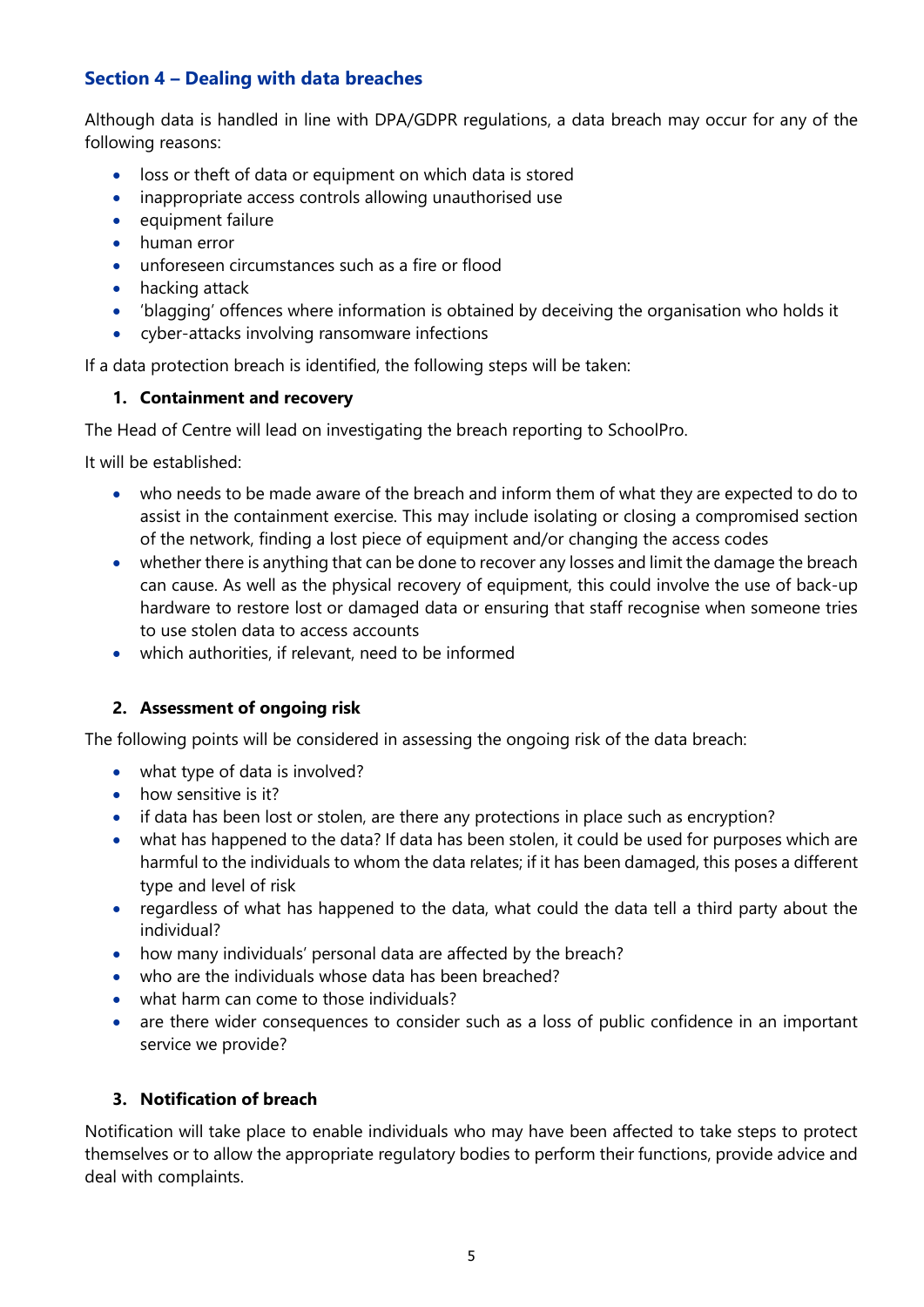#### 4. Evaluation and response

Once a data breach has been resolved, a full investigation of the incident will take place. This will include:

- reviewing what data is held and where and how it is stored
- identifying where risks and weak points in security measures lie (for example, use of portable storage devices or access to public networks)
- reviewing methods of data sharing and transmission
- increasing staff awareness of data security and filling gaps through training or tailored advice
- reviewing contingency plans

#### Section 5 – Candidate information, audit and protection measures

For the purposes of this policy, all candidates' exam-related information – even that not considered personal or sensitive under the DPA/GDPR – will be handled in line with DPA/GDPR guidelines.

An information audit is conducted annually.

The table below details the type of candidate exams-related information held, and how it is managed, stored and protected

Protection measures may include:

- password protected area on the centre's intranet
- secure drive accessible only to selected staff
- information held in secure area
- updates undertaken termly (this may include updating antivirus software, firewalls, internet browsers etc.)

#### Section 6 – Data retention periods

Details of retention periods, the actions taken at the end of the retention period and method of disposal are contained in the centre's Exams Archiving Policy which is available/accessible from the Exams Officer or in the policies folder on the Google Drive.

## Section 7 – Access to information

Current and former candidates can request access to the information/data held on them by making a subject access request to the Data Manager or the Head of Centre and reported to the Data Protection Officer at SchoolPro. All requests will be dealt with within 1 month.

(with reference to ICO information https://ico.org.uk/your-data-matters/schools/exam-results/)

The GDPR gives individuals the right to see information held about them. This means individuals can request information about them and their exam performance, including:

- their mark
- comments written by the examiner
- minutes of any examination appeals panels

This does not however give individuals the right to copies of their answers to exam questions.

#### Requesting exam information

Requests for exam information can be made to the Data Manager in either writing or email and ID will need to be confirmed if a former candidate is unknown to current staff.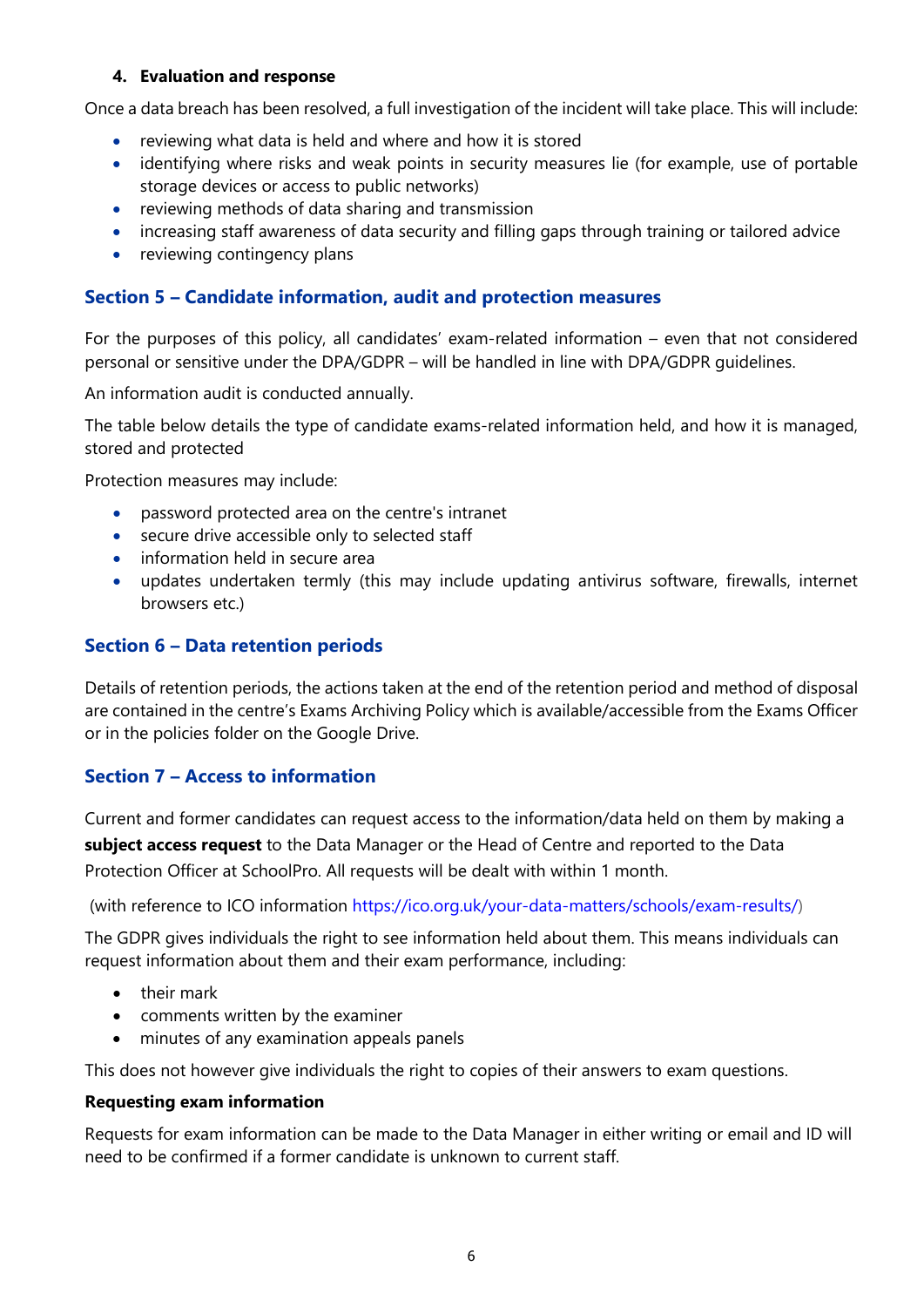The GDPR does not specify an age when a child can request their exam results or request that they aren't published. When a child makes a request, those responsible for responding should take into account whether:

- the child wants their parent (or someone with parental responsibility for them) to be involved; and
- the child properly understands what is involved.

The ability of young people to understand and exercise their rights is likely to develop or become more sophisticated as they get older. As a general guide, a child of 12 or older is expected to be mature enough to understand the request they are making. A child may, of course, be mature enough at an earlier age or may lack sufficient maturity until a later age, and so requests should be considered on a case by case basis.

A decision will be made by the Head of Centre as to whether the student is mature enough to understand the request they are making, with requests considered on a case by case basis.

#### Responding to requests

If a request is made for exam information before exam results have been published, a request will be responded to:

- within five months of the date of the request, or
- within 40 days from when the results are published (whichever is earlier).

If a request is made once exam results have been published, the individual will receive a response within one month of their request.

#### Third party access

Permission should be obtained before requesting personal information on another individual from a third-party organisation.

Candidates' personal data will not be shared with a third party unless a request is accompanied with permission from the candidate and appropriate evidence (where relevant), to verify the ID of both parties, provided.

In the case of looked-after children or those in care, agreements may already be in place for information to be shared with the relevant authorities (for example, the Local Authority). The centre's Data Protection Officer will confirm the status of these agreements and approve/reject any requests.

#### Sharing information with parents

The centre will take into account any other legislation and guidance regarding sharing information with parents (including non-resident parents), as example guidance from the Department for Education (DfE) regarding parental responsibility and school reports on pupil performance:

- Understanding and dealing with issues relating to parental responsibility www.gov.uk/government/publications/dealing-with-issues-relating-to-parentalresponsibility/understanding-and-dealing-with-issues-relating-to-parental-responsibility
- School reports on pupil performance www.gov.uk/guidance/school-reports-on-pupil-performance-guide-for-headteachers

#### Publishing exam results

When considering publishing exam results, Bredon School will make reference to the ICO (Information Commissioner's Office) https://ico.org.uk/your-data-matters/schools/exam-results/

Names of students will not be released in the local press or on our website.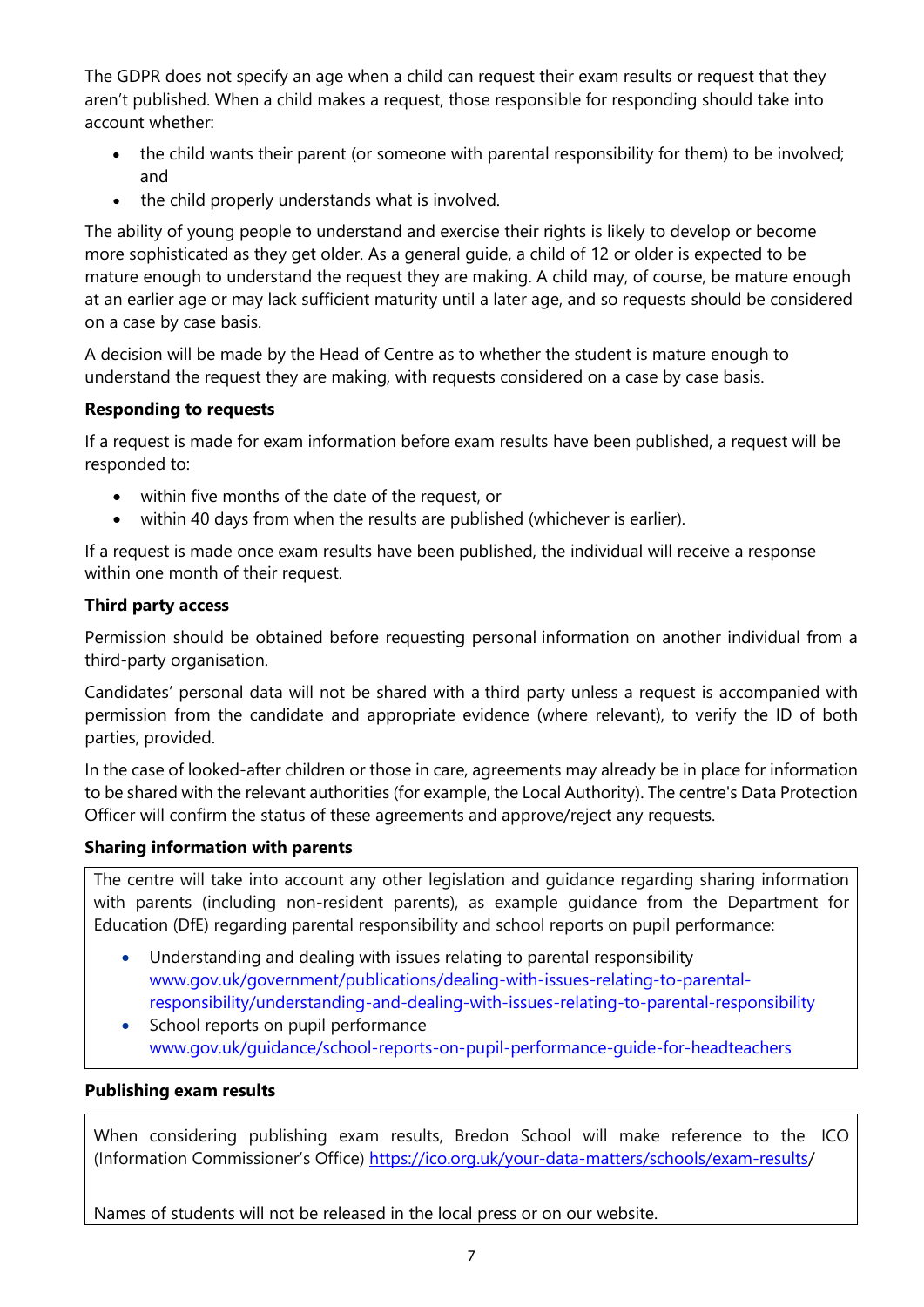# Section 8 – Table recording candidate exams-related information held

For details of how to request access to information held, refer to section 7 of this policy (Access to information) For further details of how long information is held, refer to section 6 of this policy (Data retention periods)

| Information type                   | What personal/sensitive data<br>is/may be contained in the<br>information                                                                                                                                                             | Where information is<br>stored                                                                             | How information is protected                                                                                 | Re                                                         |
|------------------------------------|---------------------------------------------------------------------------------------------------------------------------------------------------------------------------------------------------------------------------------------|------------------------------------------------------------------------------------------------------------|--------------------------------------------------------------------------------------------------------------|------------------------------------------------------------|
| Access arrangements<br>information | Candidate name<br>Candidate DOB<br>Gender<br>Data protection notice<br>(candidate signature)<br>Diagnostic testing outcome(s)<br>Specialist report(s) (may also<br>include candidate address)<br>Evidence of normal way of<br>working | Access<br>Arrangements Online<br>Schoolbase<br>Held in secure office<br>only accessible by<br>Exam Officer | Secure user name and password<br>Secure user name and password<br>In secure area solely assigned to<br>exams | Ke<br>COI<br>ard<br>stu<br>yea<br>the<br><b>COI</b><br>des |
| Alternative site<br>arrangements   |                                                                                                                                                                                                                                       |                                                                                                            |                                                                                                              |                                                            |
| Attendance registers<br>copies     | <b>Student Name and Candidate</b><br>No.                                                                                                                                                                                              | In Exam Office                                                                                             | Only accessible to Exam Officer                                                                              | End<br>dea                                                 |
| Candidates' scripts                | Student Name, Student<br>Candidate No. Work                                                                                                                                                                                           | In Exam Secure Area<br>and sent via<br>Parcelforce yellow<br>label                                         | Sent via Exam Board procedures                                                                               | Hel<br>Exa<br>ser                                          |
| Candidates' work                   | Student Name, Student<br>Candidate No. Work                                                                                                                                                                                           | In Google Drive or<br>encrypted memory<br>stick before being                                               | Protected via Secure<br>username/password/encryption<br>code                                                 | Hel<br>Ap                                                  |

8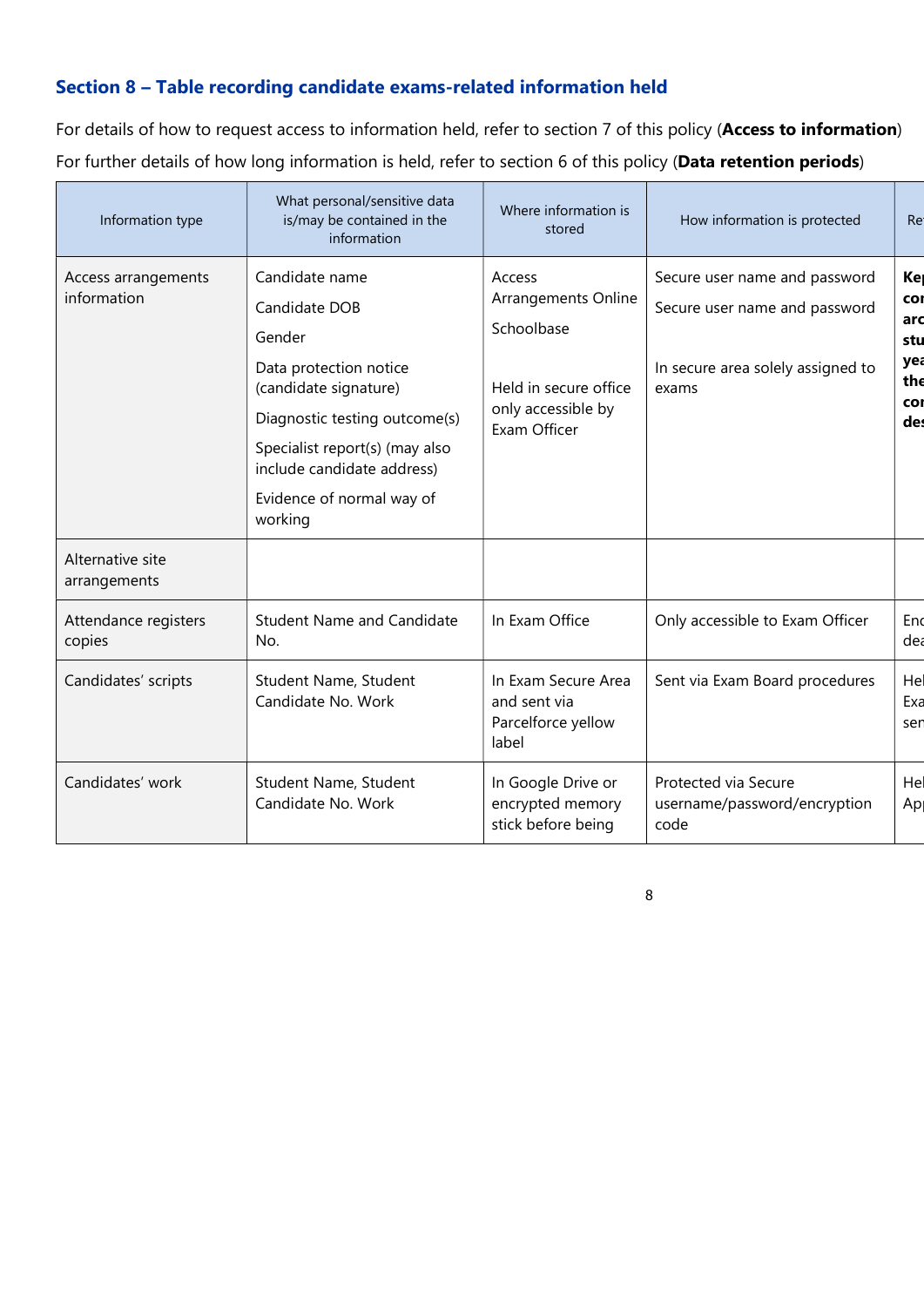| Information type                                              | What personal/sensitive data<br>is/may be contained in the<br>information | Where information is<br>stored                              | How information is protected                                                            | Retention period                                                   |
|---------------------------------------------------------------|---------------------------------------------------------------------------|-------------------------------------------------------------|-----------------------------------------------------------------------------------------|--------------------------------------------------------------------|
|                                                               |                                                                           | sent off to Exam<br>Board moderator                         |                                                                                         |                                                                    |
| Centre consortium<br>arrangements for centre<br>assessed work |                                                                           |                                                             |                                                                                         |                                                                    |
| Certificates                                                  | Student Name, Student<br>Candidate No. Results                            | Held in secure office<br>only accessible by<br>Exam Officer | In secure area solely assigned to<br>exams                                              | Issued out to<br>candidates by<br>recorded<br>delivery             |
| Certificate destruction<br>information                        | Student Name, Student<br>Candidate No. Results                            | Held in secure office<br>only accessible by<br>Exam Officer | Destroyed via confidential waste<br>company.                                            | <b>Record kept of</b><br>certificates<br>destroyed                 |
| Certificate issue<br>information                              | Student Name, Student<br>Candidate No. Results                            | Held in secure office<br>only accessible by<br>Exam Officer | <b>Issued by EO and double</b><br>cheked against results received<br>and being sent off | Held up to 5yrs                                                    |
| Conflicts of interest<br>records                              |                                                                           |                                                             |                                                                                         |                                                                    |
| Entry information                                             | Student Name, Student<br>Candidate No                                     | Google Drive,<br>Schoolbase                                 | Protected via Secure<br>username/password                                               | Held up to<br>Appeal deadline                                      |
| Exam room incident logs                                       | <b>Student Name</b>                                                       | Held in secure office<br>only accessible by<br>Exam Officer | In secure area solely assigned to<br>exams                                              | Held up to<br>Appeal deadline                                      |
| Invigilator and facilitator<br>training records               | <b>Invigilator Name</b>                                                   | Held in secure office<br>only accessible by<br>Exam Officer | In secure area solely assigned to<br>exams                                              | Held for 1 year<br>until new<br>training records<br>take its place |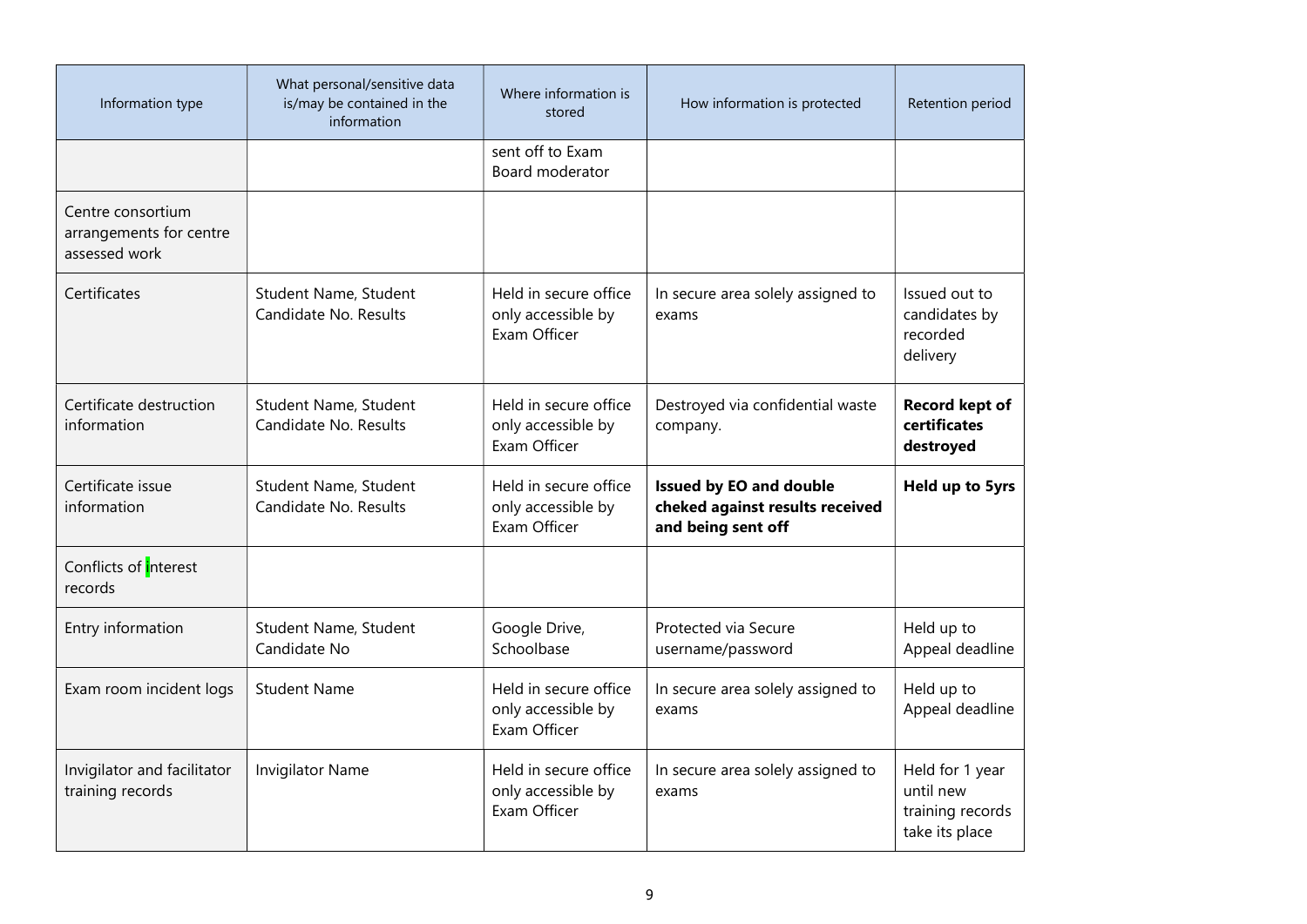| Information type                                                              | What personal/sensitive data<br>is/may be contained in the<br>information | Where information is<br>stored                              | How information is protected               | Retention period                  |
|-------------------------------------------------------------------------------|---------------------------------------------------------------------------|-------------------------------------------------------------|--------------------------------------------|-----------------------------------|
| Overnight supervision<br>information                                          | Student Name, Student<br>Candidate No, signature                          | Held in secure office<br>only accessible by<br>Exam Officer | In secure area solely assigned to<br>exams | Held up to<br>Appeal deadline     |
| Post-results services:<br>confirmation of<br>candidate consent<br>information | Student Name, Student<br>Candidate No, signature                          | Held in secure office<br>only accessible by<br>Exam Officer | In secure area solely assigned to<br>exams | Held for 5 Years                  |
| Post-results services:<br>requests/outcome<br>information                     | Student Name, Student<br>Candidate No,                                    | Held in secure office<br>only accessible by<br>Exam Officer | In secure area solely assigned to<br>exams | Held for 5 Years                  |
| Post-results services:<br>scripts provided by ATS<br>service                  | Student Name, Student<br>Candidate No, Work                               | Held in secure office<br>only accessible by<br>Exam Officer | In secure area solely assigned to<br>exams | Given to<br>students              |
| Post-results services:<br>tracking logs                                       | Student Name, Student<br>Candidate No, Work                               | Held in secure office<br>only accessible by<br>Exam Officer | In secure area solely assigned to<br>exams | Held until Post<br>Results issued |
| Private candidate<br>information                                              | Student Name, Student<br>Candidate No, signature                          | Held in secure office<br>only accessible by<br>Exam Officer | In secure area solely assigned to<br>exams | Held up to<br>Appeal deadline     |
| Resolving timetable<br>clashes information                                    | Student Name, Student<br>Candidate No, Exams schedule                     | Schoolbase                                                  | Protected via Secure<br>username/password  | Held up to<br>Appeal deadline     |
| Results information                                                           | Student Name, Student<br>Candidate No, Exam results                       | Schoolbase                                                  | Protected via Secure<br>username/password  | Held until<br>student is 25       |
| Seating plans                                                                 | Student Name, Student<br>Candidate No, Exams schedule                     | Schoolbase<br>In Exam Room                                  | Protected via Secure<br>username/password  | Held up to<br>Appeal deadline     |